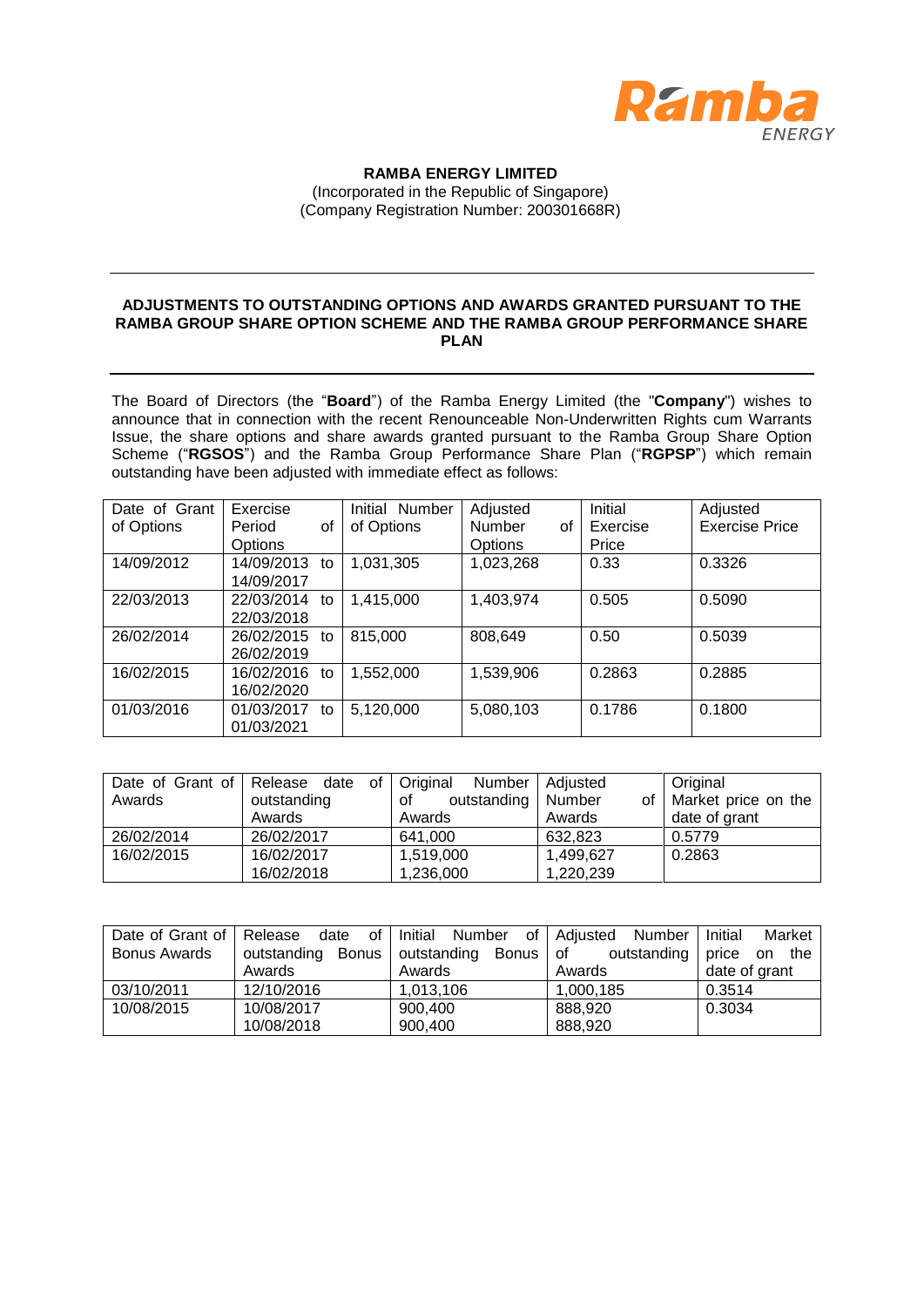The following tabled the adjustments to the shares options and awards granted to the directors/ Controlling shareholder (and each of their associates) of the Company are tabulated below as follows:

| of<br>Name      | Date<br>οf  | Exercise       | Initial             | Adjusted     | Initial  | Adjusted |
|-----------------|-------------|----------------|---------------------|--------------|----------|----------|
| <b>Director</b> | Grant<br>of | Period<br>of   | of<br><b>Number</b> | Number<br>of | Exercise | Exercise |
|                 | Options     | <b>Options</b> | Options             | Options      | Price    | Price    |
| Aditya          | 14/09/2012  | 14/09/2013     | 492,600             | 488,761      | 0.33     | 0.3326   |
| Wisnuwardana    |             | to             |                     |              |          |          |
| Seky            |             | 14/09/2017     |                     |              |          |          |
| Soeryadjaya     |             |                |                     |              |          |          |
| (an Associate   | 22/03/2013  | 22/03/2014     | 600,000             | 595,325      | 0.505    | 0.5090   |
| of a            |             | to             |                     |              |          |          |
| Controlling     |             | 22/03/2018     |                     |              |          |          |
| Shareholder)    |             |                |                     |              |          |          |
|                 | 14/09/2012  | 14/09/2013     | 538,705             | 534,507      | 0.33     | 0.3326   |
|                 |             | to             |                     |              |          |          |
|                 |             | 14/09/2017     |                     |              |          |          |
|                 |             |                |                     |              |          |          |
|                 | 22/03/2013  | 22/03/2014     | 815,000             | 808,649      | 0.505    | 0.5090   |
|                 |             | to             |                     |              |          |          |
| Daniel Zier     |             | 22/03/2018     |                     |              |          |          |
| Johannes Jol    | 26/02/2014  | 26/02/2015     | 815,000             | 808,649      | 0.50     | 0.5039   |
|                 |             | to             |                     |              |          |          |
|                 |             | 26/02/2019     |                     |              |          |          |
|                 | 16/02/2015  | 16/02/2016     | 1,552,000           | 1,539,906    | 0.2863   | 0.2885   |
|                 |             | to             |                     |              |          |          |
|                 |             | 16/02/2020     |                     |              |          |          |
|                 | 01/03/2016  | 01/03/2017     | 5,120,000           | 5,080,103    | 0.1786   | 0.1800   |
|                 |             | to             |                     |              |          |          |
|                 |             | 01/03/2021     |                     |              |          |          |

| Name of Director                                                                                | Date of Grant<br>of Awards | Release<br>date<br>of<br>outstanding Awards | Original<br>of<br>Number<br>outstanding<br>Awards | Adjusted<br>of<br>Number<br>outstanding<br>Awards |
|-------------------------------------------------------------------------------------------------|----------------------------|---------------------------------------------|---------------------------------------------------|---------------------------------------------------|
| Wisnuwardana<br>Aditya<br>Seky Soeryadjaya<br>(an Associate of a<br>Controlling<br>Shareholder) | 16/02/2015                 | 16/02/2017                                  | 291,000'                                          | 287,289                                           |
| Daniel Zier Johannes<br>Jol                                                                     | 26/02/2014                 | 26/02/2017                                  | 163,000                                           | 160,921                                           |
|                                                                                                 | 16/02/2015                 | 16/02/2017<br>16/02/2018                    | 313,000<br>313,000                                | 309,009<br>309,009                                |
| Lee Seck Hwee                                                                                   | 26/02/2014                 | 26/02/2017                                  | 54,000                                            | 53,311                                            |
|                                                                                                 | 16/02/2015                 | 16/02/2017                                  | 102,000                                           | 100,699                                           |
|                                                                                                 |                            | 16/02/2018                                  | 103,000                                           | 101,687                                           |
| Tan Chong Huat                                                                                  | 26/02/2014                 | 26/02/2017                                  | 52,000                                            | 51,337                                            |
|                                                                                                 | 16/02/2015                 | 16/02/2017                                  | 99,000                                            | 97,738                                            |
|                                                                                                 |                            | 16/02/2018                                  | 99,000                                            | 97,738                                            |
| Chee<br>Teck<br>Kwong<br><b>Patrick</b>                                                         | 26/02/2014                 | 26/02/2017                                  | 41,000                                            | 40,477                                            |
|                                                                                                 | 16/02/2015                 | 16/02/2017                                  | 78,000                                            | 77,005                                            |
|                                                                                                 |                            | 16/02/2018                                  | 78,000                                            | 77,005                                            |
| Tay Ah Kong Bernard                                                                             | 26/02/2014                 | 26/02/2017                                  | 41,000                                            | 40,477                                            |
|                                                                                                 | 16/02/2015                 | 16/02/2017                                  | 78,000                                            | 77,005                                            |
|                                                                                                 |                            | 16/02/2018                                  | 78,000                                            | 77,005                                            |